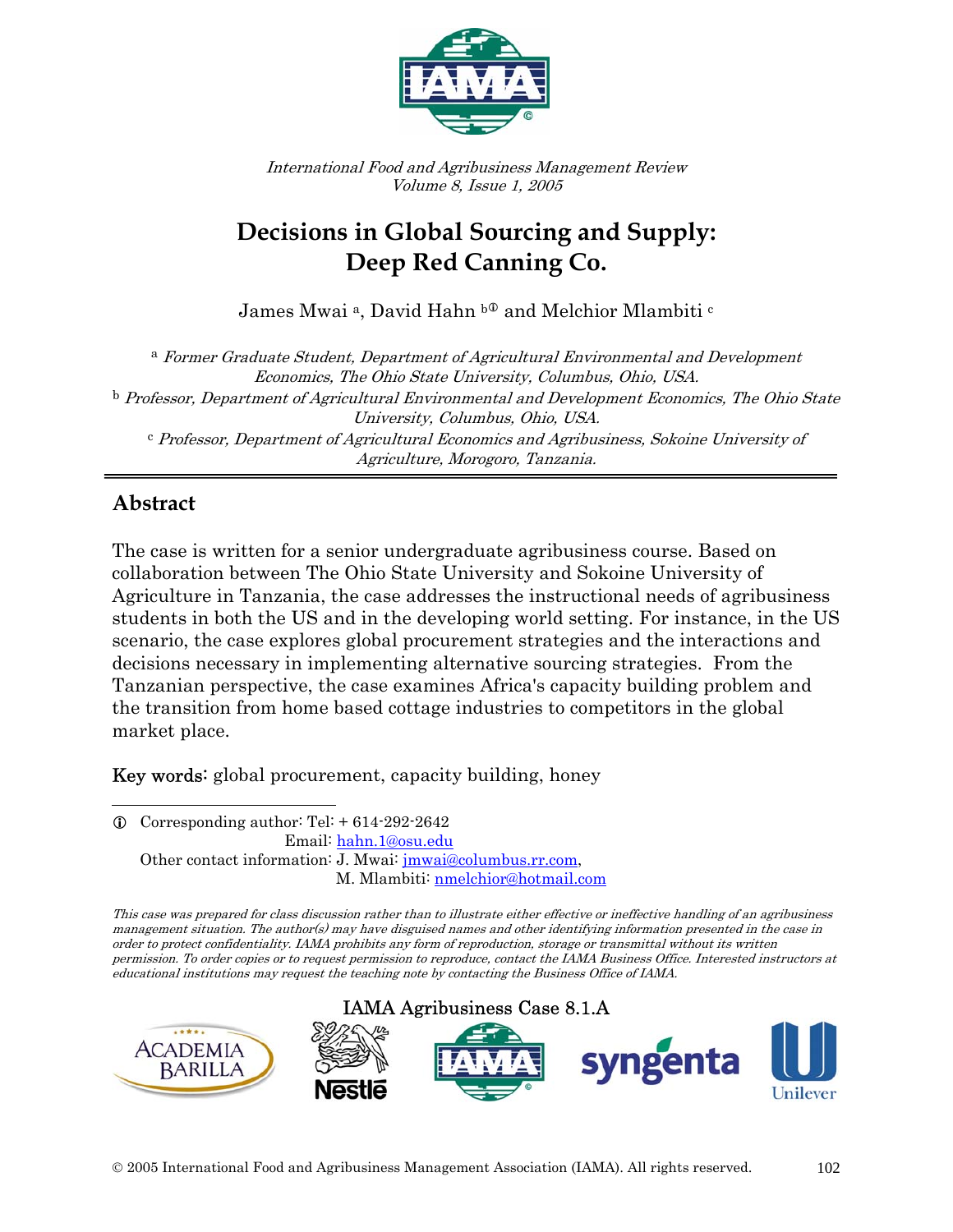### **Introduction**

In August 2004, Earl Romp, Supply Chain Manager at the Deep Red Canning Company(DRCC) was considering alternative sourcing strategies for natural honey, a key ingredient in their manufacturing process. Declining domestic production of natural honey as well as growing demand by the local food processing industry had necessitated a rethink on their sourcing strategies. Earl had been collecting information on the project for the past 6 months and had even been on a fact-finding visit to Tanzania. Two years ago, Earl had visited several East African countries on a church mission tour. In Tanzania, he was impressed with the variety of fruits being produced and the honey bee population supporting that industry. Of particular interest to Earl was the discovery that in 1991, Tanzanian honey won by 100% the quality test for organic honey in the United Kingdom. On this sunny August afternoon, Earl sat at his desk contemplating how to present his findings at the Company's board meeting scheduled for September 15.

#### **The Company**

Dave T. Schuster founded the Deep Red Canning Company in 1934, in Wauseon, Ohio. The Company's first product was sauerkraut, which was sold in wooden kegs and barrels. Soon, DRCC started canning the sauerkraut as well as whole tomatoes.

DRCC has grown steadily over the years and is currently run by third and fourth generations of the family. There are three processing plants with extensive greenhouse and farming operations that produce some of the raw materials for the processing operation. In addition to these farms, DRCC contracts over 30 independent growers to supply fresh tomatoes.

A variety of styles of canned tomatoes and tomato products account for the majority of the present production. A complete assortment of over 100 items is available in both retail and foodservice packs. Sales of Private Label, Deep Red™ and Homegrown™ brands of canned tomato products and Glacier™ brand Sauerkraut extend out over a 2000 mile radius from Northwest Ohio.

DRCC's customer base consists of retailers, wholesalers, retail distributors, foodservice distributors, the U.S. Government and re-manufacturers. The business is divided into three major segments: retail, foodservice and industrial accounts with the following distribution:

- 45% Retail
- 25% Food Service
- 30% Industrial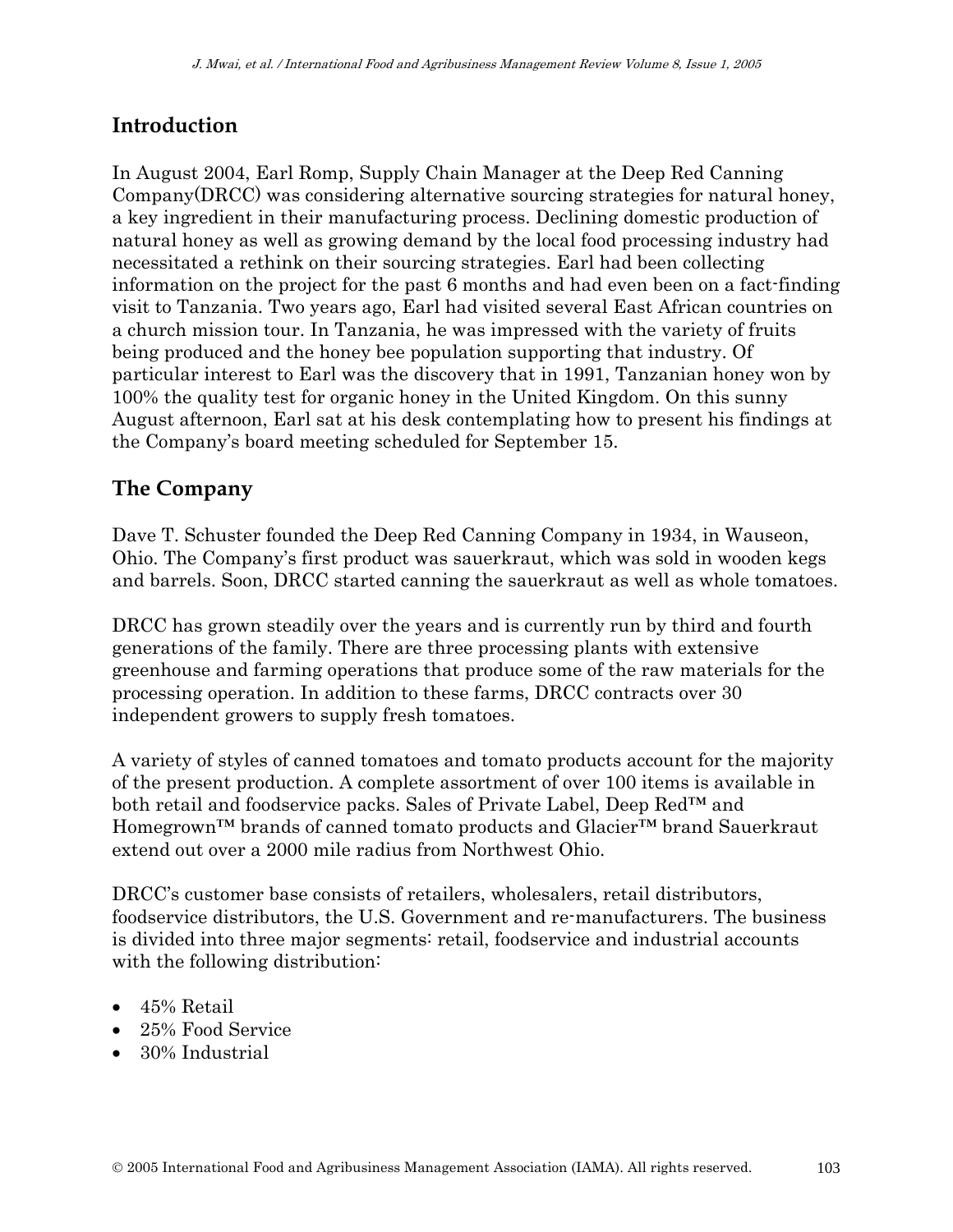| General information          |                                                                  |
|------------------------------|------------------------------------------------------------------|
| Product                      | A range of canned Tomato and Cabbage products (Sauerkraut)       |
| Market                       | Most products are sold to the retail market. Other markets       |
|                              | include foodservices as well as institutional customers          |
| Ownership                    | Deep Red Canning Company is a Private Limited Liability          |
|                              | Company                                                          |
| <b>Financial Information</b> |                                                                  |
| Turnover                     |                                                                  |
|                              | \$18,300,000                                                     |
| Marketing                    |                                                                  |
| Marketing strategy           | Most products sold through wholesalers, but now also using local |
|                              | retailers and a farm shop as a local niche market.               |
| Average market growth        | The market has grown very slowly at approximately 1% per year    |
| over last 5 years            | over the last five years.                                        |
| Market prospects             | It is a mature market, but the new developments on the health    |
|                              | benefits of tomatoes (Lycopene) create opportunities for growth. |
| Types of marketing used      | No advertising or any other promotion.                           |
|                              |                                                                  |
| Product                      |                                                                  |
| Characteristics              | Basic essential necessities.                                     |
| Price elasticity of demand   | Very low - consumers need these basic products and so they are   |
|                              | price-inelastic.                                                 |
| Income elasticity of demand  | Also very low, though the regional producers would have a        |
|                              | product which is perhaps more income-elastic and they are more   |
|                              | expensive than national brands                                   |

Table 1: Profile of Deep Red Canning Company

#### **Honey in Processed Tomatoes**

Honey is used in processed canned tomatoes for various reasons, the primary reason being adding the sweetness attribute to the product. Honey also has its own unique flavor, which is desirable in a variety of tomato products. Natural honey has a buffering effect on sourness: of particular importance is the fact that increasing levels of honey decrease the sourness response despite increasing acidity. In products such as salsas, increased levels of honey have been found to reduce the burn intensity. Another attribute of honey is the reduction in textural viscosity. Honey is hygroscopic in nature (water extracting) and therefore causes a decrease in viscosity

The Company's current demand for natural honey is 200,000 pounds annually. Currently all the honey is sourced locally with a lead-time of 10 days from order placement to delivery.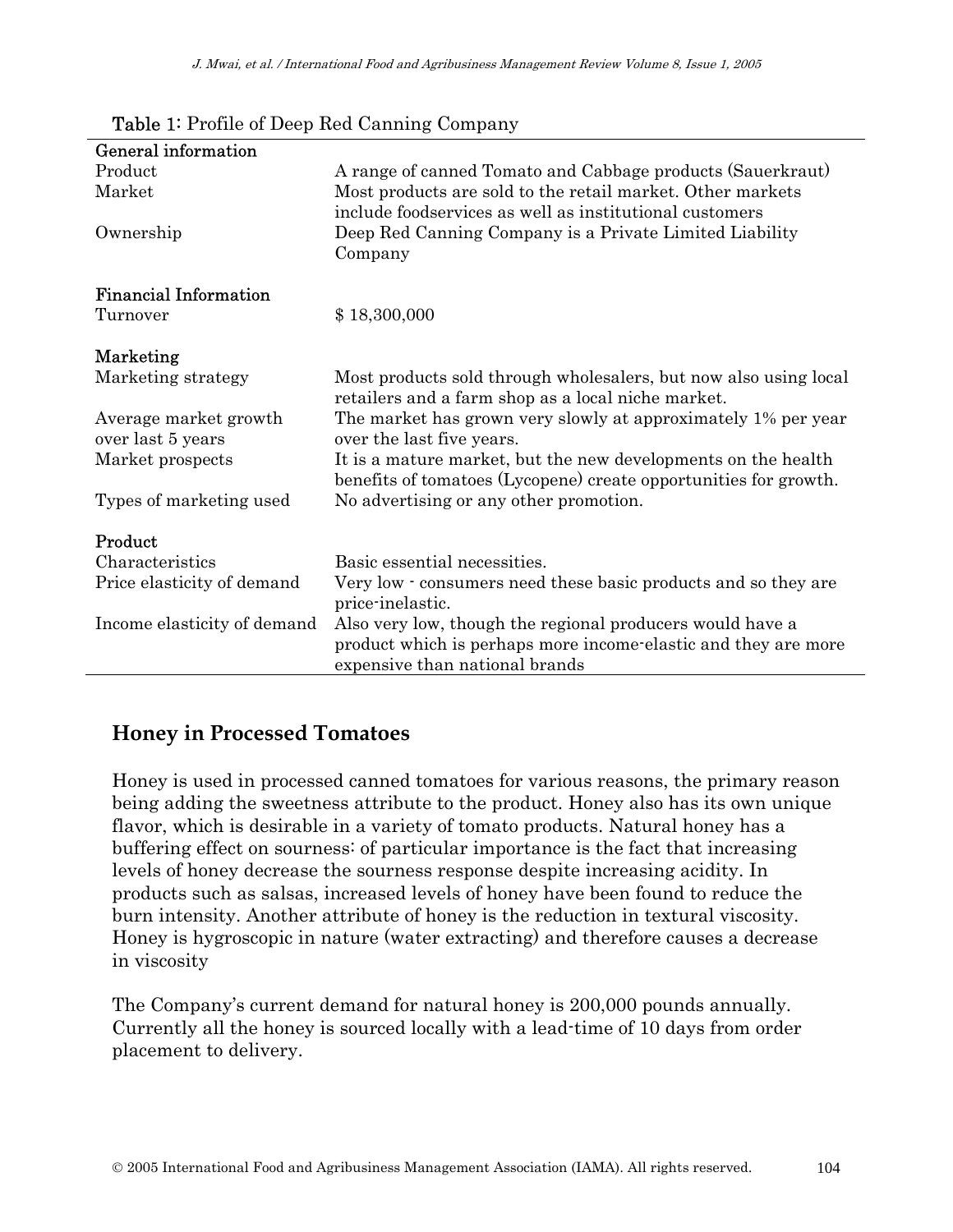### **Other Uses for Natural Honey**

Honey has a variety of uses. It is widely used in the food industry from baking to beer making.

Some of the characteristics that honey provides include humectancy, viscosity, flavor, color, hygroscopicity, miscibility and spreadability. It is increasingly gaining popularity as an energy source and is widely used in the manufacture of energy drinks targeting the sports market.

It is reputed to have various health benefits, which include:

- Coats the throat and reduces throat irritation
- Is effective when used in the treatment of gastric or peptic stomach ulcers
- Is effective in the treatment of various wounds and infections because of its antimicrobial (antibacterial, antiviral and antifungal) properties.
- Is considered an antioxidant because it allows the blood to circulate better and provide more oxygen to areas of the body such as the brain.
- Can be used externally to promote healing when applied to wounds, even postoperative wounds
- Has been effective in the treatment of burns
- Contains a variety of sugars and minerals and has been shown to be low in calories and useful as a sweetener for diabetics, people with heart disease or those who are overweight.

### **The Honey Industry in the US**

The U.S. Department of Agriculture has estimated that there are between 139,600 and 212,000 beekeepers in the United States. The vast majority (95%) are hobbyists with less than 25 hives. Commercial beekeepers are those with 300 or more bee colonies. There are approximately 1,600 commercial beekeeping operations in the

| <b>Table 2:</b> Honey Production, by State, 2002 |            |              |  |
|--------------------------------------------------|------------|--------------|--|
|                                                  | Pounds     | Dollars      |  |
| California                                       | 23,320,000 | \$30,083,000 |  |
| North Dakota                                     | 24,000,000 | \$34,080,000 |  |
| Florida                                          | 20,460,000 | \$22,915,000 |  |
| South Dakota                                     | 11,475,000 | \$16,065,000 |  |
| Montana                                          | 8,442,000  | \$11,397,000 |  |
| Minnesota                                        | 8,541,000  | \$12,128,000 |  |
| Texas                                            | 7,638,000  | \$8,325,000  |  |
| Wisconsin                                        | 6,650,000  | \$8,645,000  |  |
| Michigan                                         | 5,544,000  | \$7,429,000  |  |
| New York                                         | 5,880,000  | \$6,880,000  |  |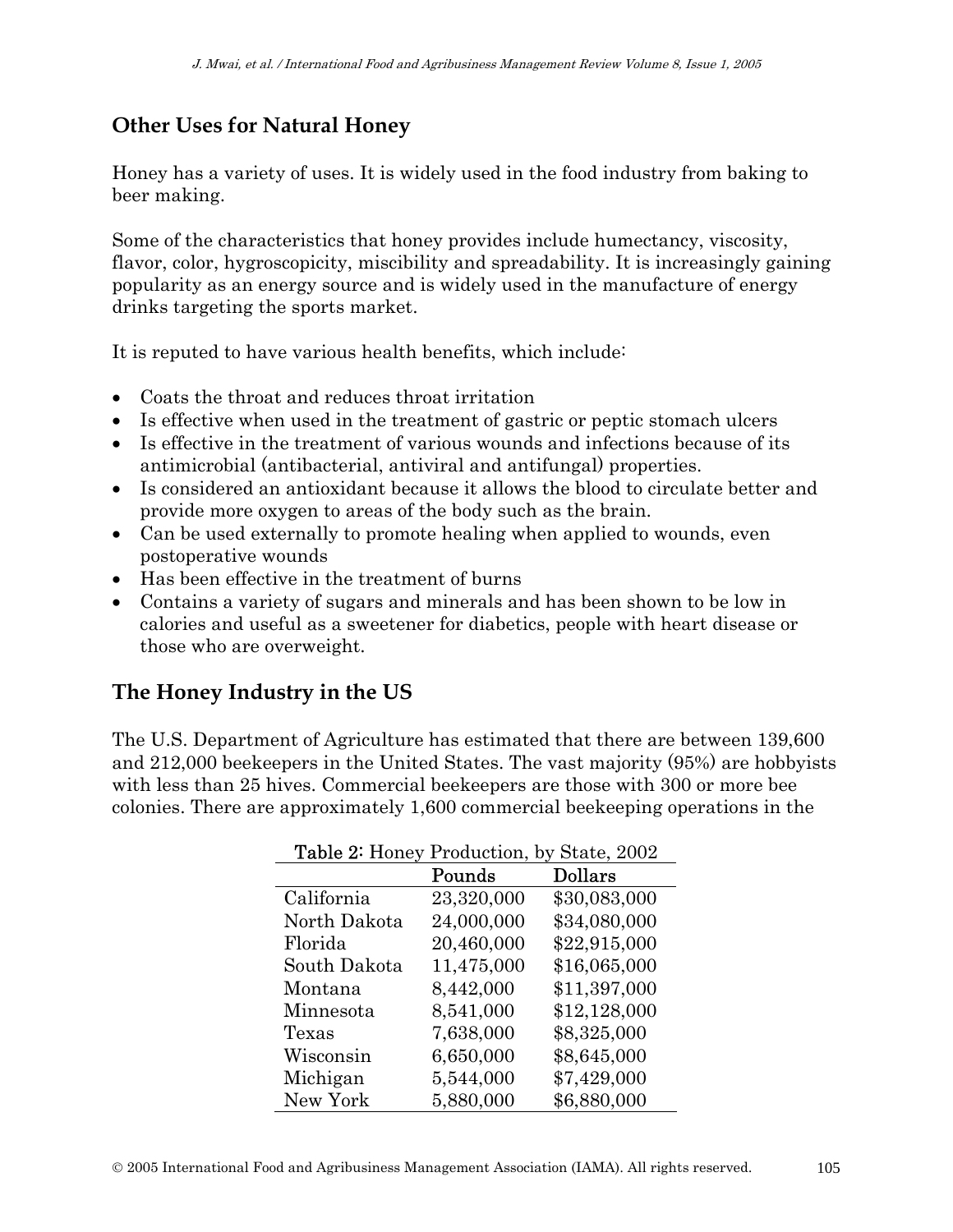United States, which produce about 60 percent of the nation's honey. Since 1980, U.S. honey production has averaged around 200 million pounds per year. In 2002, over 171 million pounds of honey were produced in the United States. The average annual yield per colony was 67.8 pounds of honey. This represents a drop of 8% from the previous year when it stood at 74 pounds. Producer honey stocks stood at 39 million pounds at the end of 2002, a 40% reduction from the previous year. Honey is produced in every state.

#### **Honey Prices**

| <b>Table 3:</b> US Honey Prices, $1995 - 2002$                |       |       |       |       |       |       |        |
|---------------------------------------------------------------|-------|-------|-------|-------|-------|-------|--------|
| Prices in US Cents/Pound                                      |       |       |       |       |       |       |        |
| 1995                                                          | 1996  | 1997  | 1998  | 1999  | 2000  | 2001  | 2002   |
| 68.50                                                         | 88.80 | 75.20 | 65.50 | 60.10 | 59.70 | 70.40 | 128.60 |
| Source: National Agricultural Statistics Services of the USDA |       |       |       |       |       |       |        |

In 2003, honey prices rose to a high of \$1.75 per pound. This is largely attributed to the poor 2002 crop occasioned by the drought and the imposition of import tariffs on China and Argentina, the largest exporters of honey to the US. While this has positive tidings for beekeepers in the US, it has many in the food industry weighing their options on alternative cheaper sources of honey.

The demand for honey in the U S has been growing. This growth is largely attributed to human population growth. Consumption is currently estimated at 382 million pounds in 2002, compared to 300 million pounds a decade ago. Current per capita consumption stands at 1.31 pounds.

The major price driver is the supply of Chinese honey. In 2002, honey imported from China into the European Union was found to be contaminated with chloramphenicol, an antibiotic and unapproved food additive. The US halted imports of Chinese honey in response to this finding. There are fears that Chinese honey may still find its way to the US market through other countries. However, if the ban stays and compounded by the unusually high rainfall experienced in the Midwest in 2003, the reduced size of the honey crop will result in continued high prices.

### **The Food Processing Industry in Ohio**

Ohio's Food Processing industry in 1999 was ranked fifth among the 50 states. The big advantage the State offers is its strategic location between the grain belt and the populous Eastern markets. A more telling statistic is that the State is within 500 miles of 60 percent of the Nation's population as well as population centers of Canada. The food processing industry in Ohio is growing at about the same pace as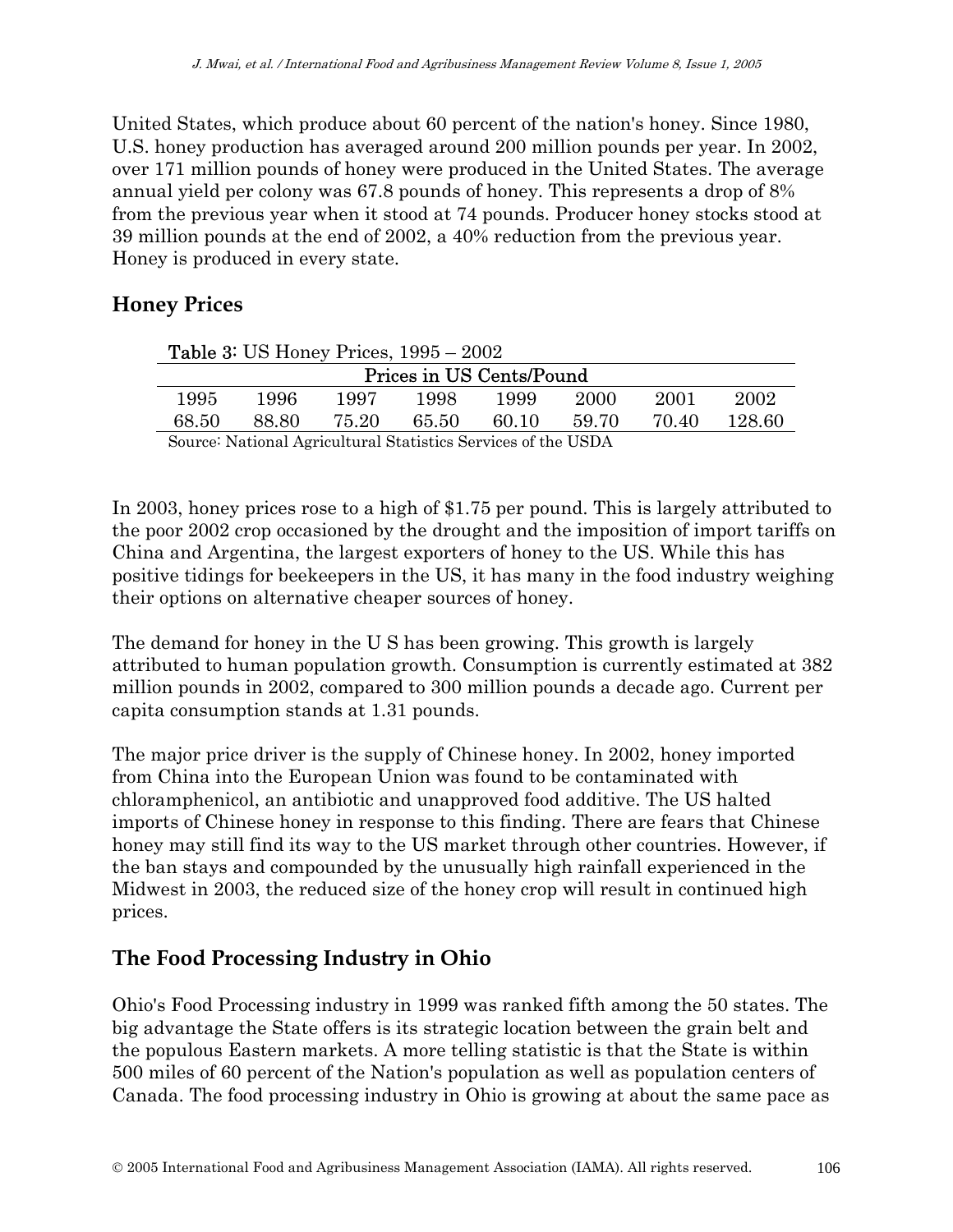its national counterpart. During the decade of the 1990s, Ohio's Food Processing industry grew by 5.8 percent, after adjustments for inflation. By comparison, the U.S. industry grew 6.9 percent.

#### **Tanzania**

Tanzania is located in the Eastern part of Africa, bordering the Indian Ocean between Kenya and Mozambique. Climatic conditions vary from tropical along the coastal regions to temperate in the highlands. The Country's population is estimated at 34.5 million people and has a growth rate of about 2.9% . The official languages are English and Kiswahili.

#### **Political System**

The political system in Tanzania is a multi-party democracy. The Constitution of the United Republic of Tanzanian in its preamble provides that Tanzania aims at building a democratic society founded on the principles of freedom, justice, fraternity and concord, in which the executive is answerable to a legislature composed of elected members and representatives of the people. The constitution also provides for a judiciary that is independent and dispenses justice without fear or favor.

#### **Economy**

 $\overline{\phantom{a}}$ 

Tanzania's gross domestic product in 2000/2001 was estimated at US \$7 billion. The economy is predominantly agriculture based and this accounts for 50% of the GDP. The inflation rate has come down from a high of 35% in 1996/97 to a low of 4.6% in 2002. With the decline in inflation, there has been pressure to reduce interest rates, which remain at 12-15%.

| Indicator                 | <b>Government Targets</b> | Actual to | Actual to |
|---------------------------|---------------------------|-----------|-----------|
|                           | 2000/2001                 | June 2001 | June 2002 |
| Real GDP growth rate      | 5.8%                      | 4.9%      | 5.6%      |
| <b>Inflation Rate</b>     | $4\%$                     | 5%        | 4.6%      |
| Broad money supply growth | $8\% - 10\%$              | 7.8%      | 12.2%     |
| Foreign exchange reserves | 20 weeks of imports       | 25 Weeks  | 20 Weeks  |
| Revenue to GDP ratio      | 11.7% of GDP              | 11.9%     | 12.3%     |

Table 4: Key Economic Indicators1 Tanzania, 2000 – 2002

<sup>&</sup>lt;sup>1</sup> Budget Speech 2001, 2002 Ministry of Finance, Monetary Policy Statement 2001, 2002 Bank of Tanzania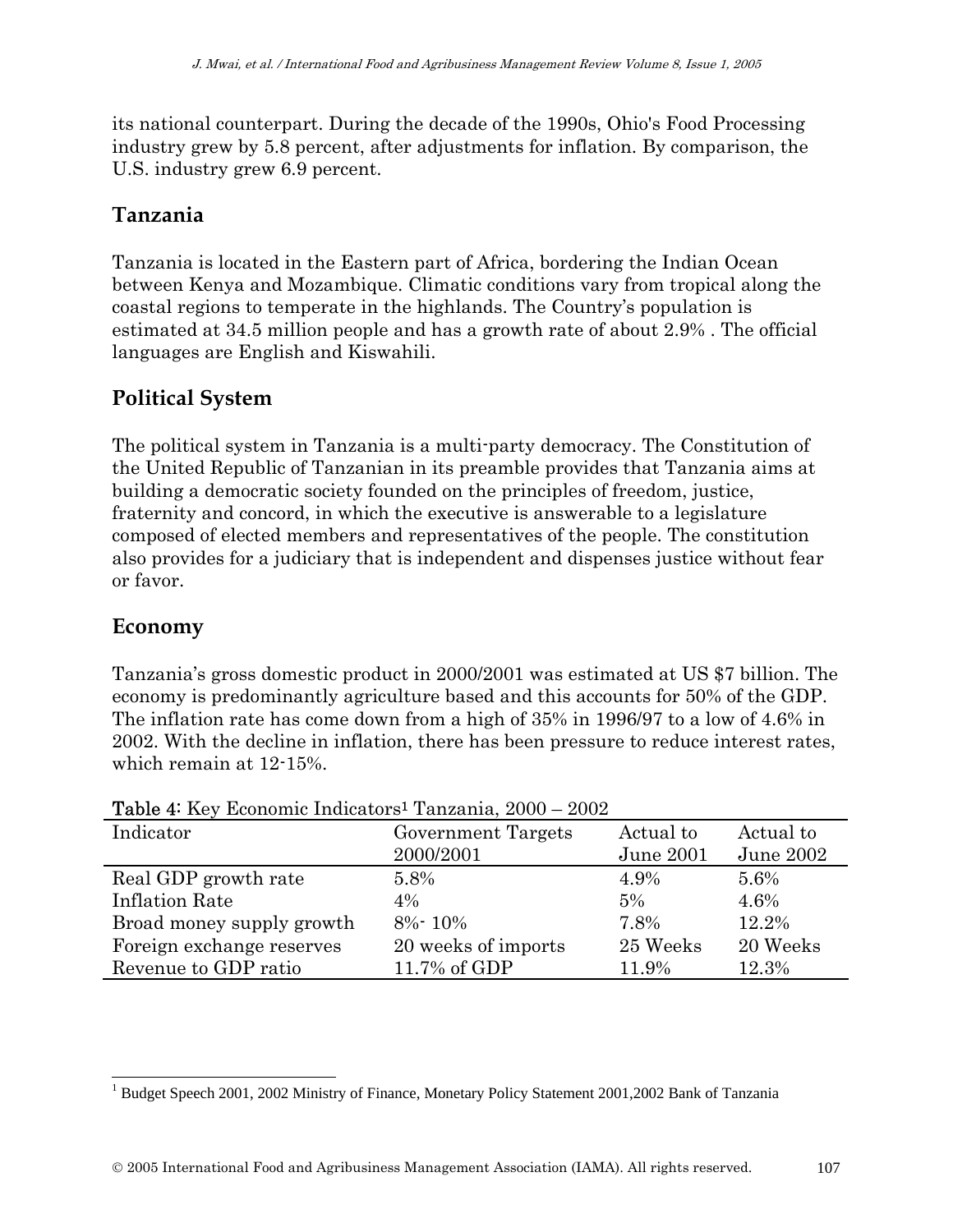### **External Trade**

Tanzania's balance of trade is consistently negative. The Country's export earnings rose by 17% from US\$663 million in 2000 to US\$ 776.4 million in 2001. This growth was largely driven by non-traditional export sectors and in particular by the mining sector. Traditional export crops have performed poorly in the recent past due to the drastic fall in world commodity prices and low and variable product quality

#### **Investment Incentives**

The Tanzania investment council is the primary government agency with the mandate to encourage, promote and facilitate investment in Tanzania. Currently, it offers a certificate of incentives for foreign and local investors with a minimum investment capital of US\$300,000 or US\$ 100,000, respectively. The certificate guarantees:

- Against expropriation
- Fiscal stability i.e. protection against adverse changes in taxation legislation;
- The right to transfer outside the Country 100% of foreign exchange earned, profits and capital;
- Automatic permission to employ 5 foreign nationals on the project holding certificates of incentives.
- Assistance in processing of registrations, permits and licenses by various government agencies;
- Assistance with allocation of land and issue of derivative titles under the land act of 1999
- In addition to these incentives various tax incentives are offered. These include:
- Write-off for income tax of 50% of expenditure on plant and machinery in the first year of use;
- The immediate write-off of certain agricultural costs;
- Investment deductions in certain cases;
- No customs duty on capital goods;
- No VAT (Value added tax) on capital goods.

#### **Agriculture Sector Performance**

Much of the investment potential in Tanzania is related to agriculture. In 2001, food production grew by 5.9% in contrast to agricultural exports, which declined. In the past five years the value of agricultural imports have dropped by 21 % due to the decline in the world commodity prices.

The government has recently approved an agriculture strategy that recognizes the need to change the structure of agricultural production from subsistence agriculture to a more commercial farming system. In recent years, the Government has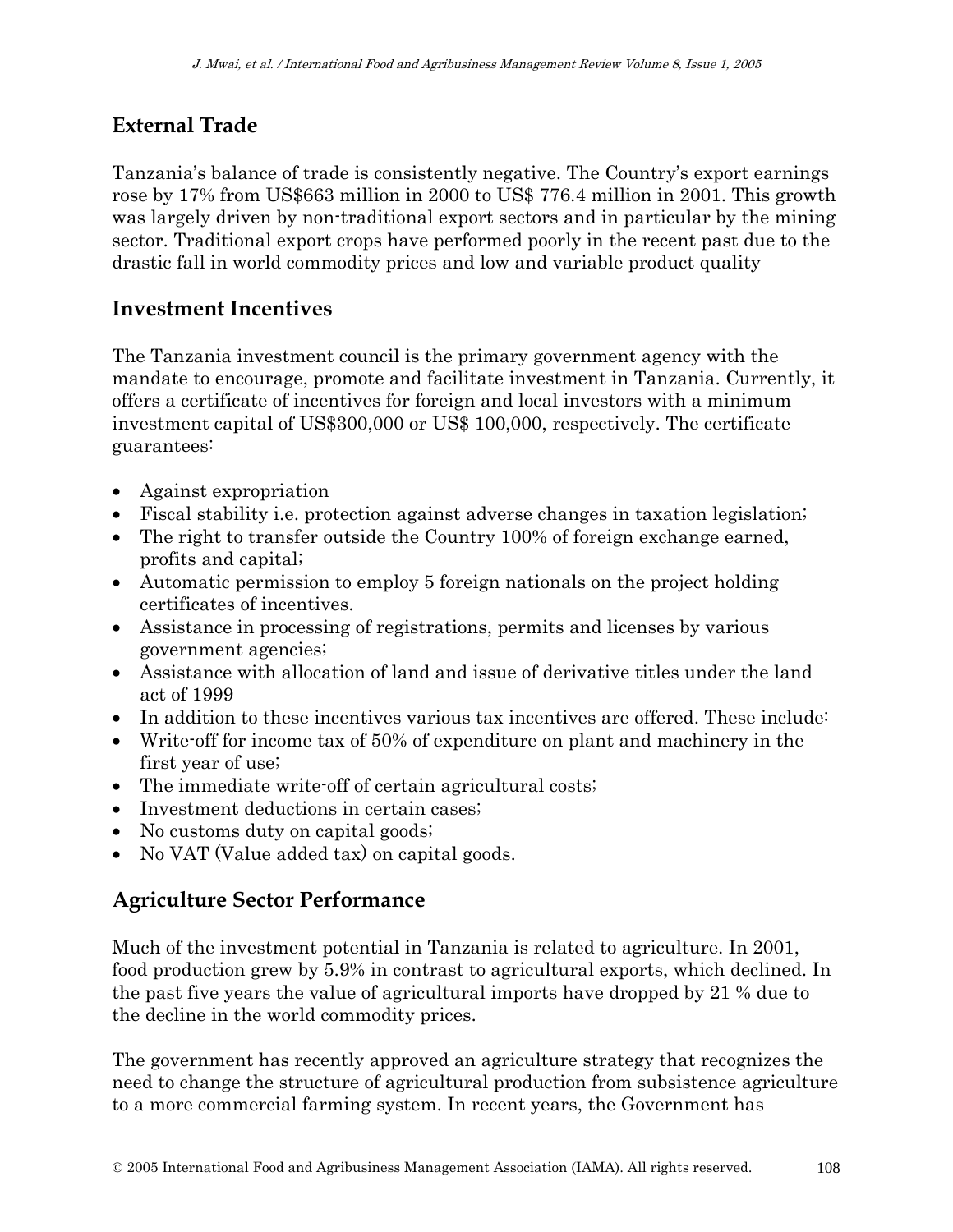increased spending in the agricultural sector in particular so as to improve rural infrastructure. The 2002/2003 budget saw the agricultural sector budget increased by 101% from the previous year.

### **Forestry**

Tanzania has about 33.5 Million Ha of forests and woodlands. Out of this total area, almost two thirds consists of woodlands on public lands. About 13million Ha's of this total forest area has been gazetted as forest reserves.

One use of the potential of these vast woodlands is the establishment and ownership of bee reserves by private operators. The potential for bee products is estimated to be about 138,000 tons of honey and 9,200 tons of bee wax per annum from an estimated potential of 9.2 million honey bee colonies. Secondary investment opportunities include manufacturing of beekeeping equipment.

### **Tanzanian Government Beekeeping & Regulatory Framework**

Policy Objectives are:

- Sustainable maintenance of honey bees and adequate bee reserves under effective management
- Improved quality and quantity of bees products on a sustainable basis
- Increased employment opportunities and foreign exchange earnings
- Ensured ecosystem stability and biodiversity conservation
- Enhanced national capacity to manage and develop the beekeeping sector.

## **The Africa Growth and Opportunity Act (AGOA)**

The African Growth and Opportunity Act (AGOA) is an Act passed in the United States that significantly liberalizes trade between the U.S. and 38 designated Sub-Saharan African (SSA) countries. The Act covers the 8-year period from October 2000 to September 2008.

AGOA significantly liberalizes access to the U.S. market for the 38 SSA Countries (out of a total of 48) deemed to be eligible to benefit from AGOA. These countries have been chosen according to various pre-determined criteria, including progress made towards a market-based economy, respect of the rule of law, the embracement of general democratic principles and human rights issues.

AGOA builds on existing U.S. trade programs by expanding the duty-free benefits previously available only under the Generalized System of Preferences (GSP) program. The total number of products now qualifying for duty-free access to the U.S. market now stands at approximately 6,500 product lines, Natural honey is one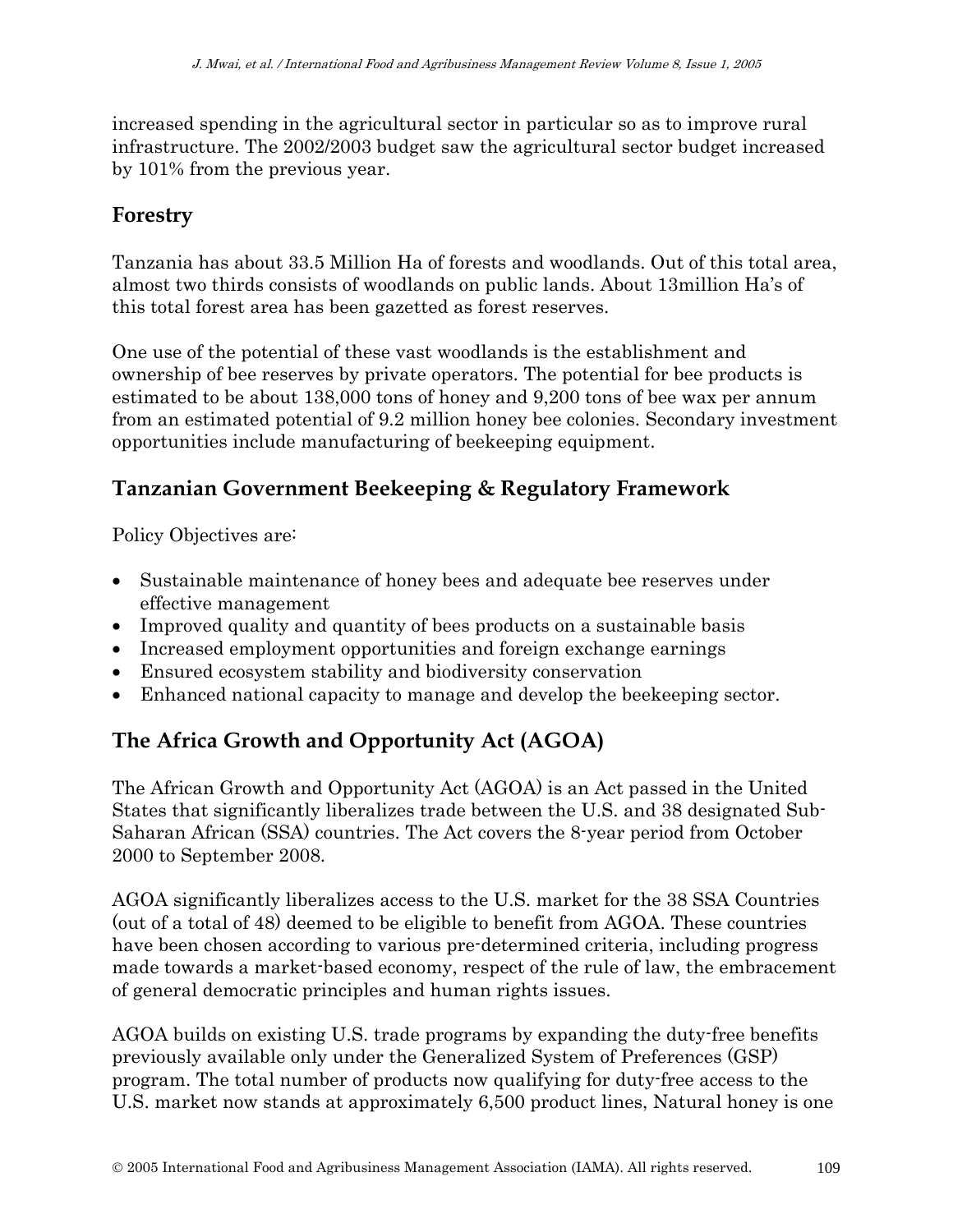of the exempt products and Tanzania is AGOA eligible. Honey imported from Tanzania would thus attract zero duty as opposed to \$1.9 per kilogram from countries that are classified as having normal trade relations with the US and \$6.6 per kilogram for countries that do not enjoy NTR duty status

## **Managing the Supply Chain**

The Deep Red Canning Company was founded on the premise that putting their focus on servicing the customer, to the best of their ability, will not only create the opportunity for success, but also ensure the future. The Company has thrived on a partnership philosophy, working together with suppliers to ensure consistent quality, competitive product pricing and delivery.

Earl is very excited about the possibility of importing organic honey from Tanzania. He is, however, cognizant of the fact that he has to fit this project into DRCC's supply chain strategy and its philosophy of developing partnerships with its suppliers. There are several questions that Earl needs to answer:

- What investment costs would be associated with this alternative sourcing strategy?
- What opportunity does the current legislation regarding trade between the United States and Tanzania offer?
- What additional staff resources will be needed to build and manage the required supplier relationship?
- What factors should be considered in order to deem the imported honey as organic?
- How does the current economic and political climate in Tanzania relate with the attractiveness of doing business with that country?
- What risks are associated with overseas sourcing?
- What are the key factors for the parties in this relationship to commit appropriate investment to sustain performance and a competitive edge?

While the benefits of acquiring a good source of organic honey are clear, one of Earl's major dilemmas is how to fit an overseas supplier into the organization's supplier strategy. DRCC's supplier strategy is geared towards 3 major points:

- Supplier Development
	- Development towards improving quality
	- On-Time Delivery
	- Involvement in new product delivery and other technical issues
- Supplier Performance reporting
	- Communicating with suppliers to provide subjective measurements on quality, delivery and cost performance
- Information systems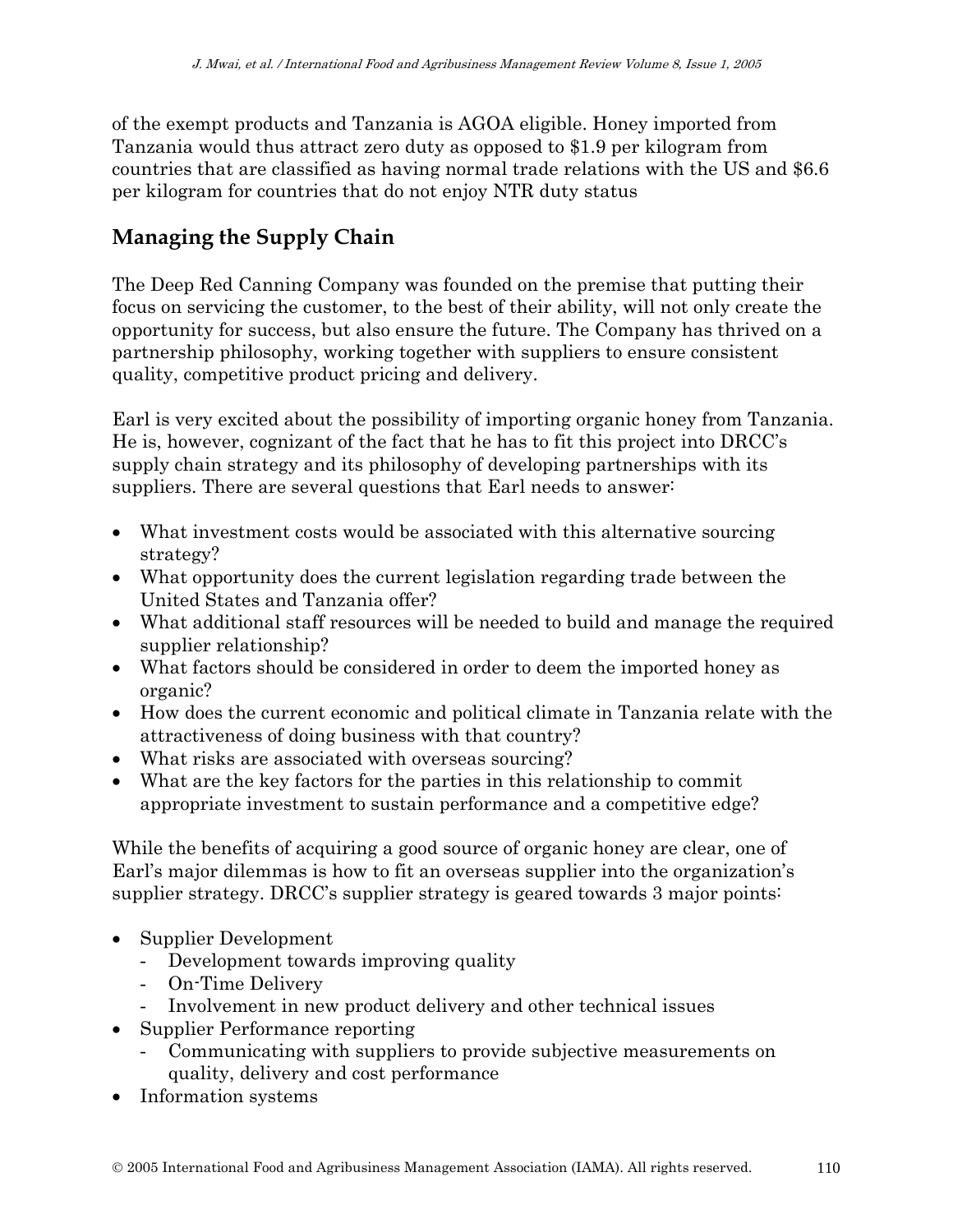### **Vertical Integration**

Another possibility that Earl is exploring is for DRCC to become an importer of natural honey not only to meet its own processing needs but also to supply the growing honey demand in the United States. The potential for marketing organic honey in the US is immense and Tanzania has a large production potential. The combination of the two makes for a great business opportunity especially in view of the news that honey from other popular sources seems to be adulterated with food additives.

For this idea to be feasible the product must be of consistent good quality and there is need to ensure security of supply. Under what conditions is vertical integration a viable option for DRCC?

#### **References**

- Harling, K. & Misser, E. "Case Writing: An Art and A Science". InternationalFood and Agribusiness Management Review, 1(1)( 1998)., 119-138.
- Iqbal, Zubair and Kahn, Mohsin, "Trade Reform and Regional Integration in Africa". International Monetary Fund Washington D.C 1998
- \_\_\_ World Agricultural Supply and Demand Estimates. Ithaca, NY: Mann Library Database, 2000. (http://usda.mannlib.cornell.edu)
- Annual Honey Report. Ithaca, NY: Mann Library Database, 2003 (http://usda.mannlib.cornell.edu/reports/nassr/other/zho-bb/)
- \_\_\_\_2003 Tanzania Doing Business Guide by Pricewaterhousecoopers, http://www.pwcglobal.com/extweb/home.nsf/docid/B2D6A16A5AB1634080256 D64002CCD65
- \_\_\_\_2003 Tanzania Budget 2003 Commentary by Pricewaterhousecoopers, http://www.pwcglobal.com/extweb/home.nsf/docid/B2D6A16A5AB1634080256 D64002CCD65
- \_\_\_Pressure On Honey Prices May Sting Beekeepers In U.S., The Wall street Journal Friday August 8th 2003
- \_\_\_\_US international trade Commission 2003 Tariff database, dataweb.usitc.gov/scripts/tariff.asp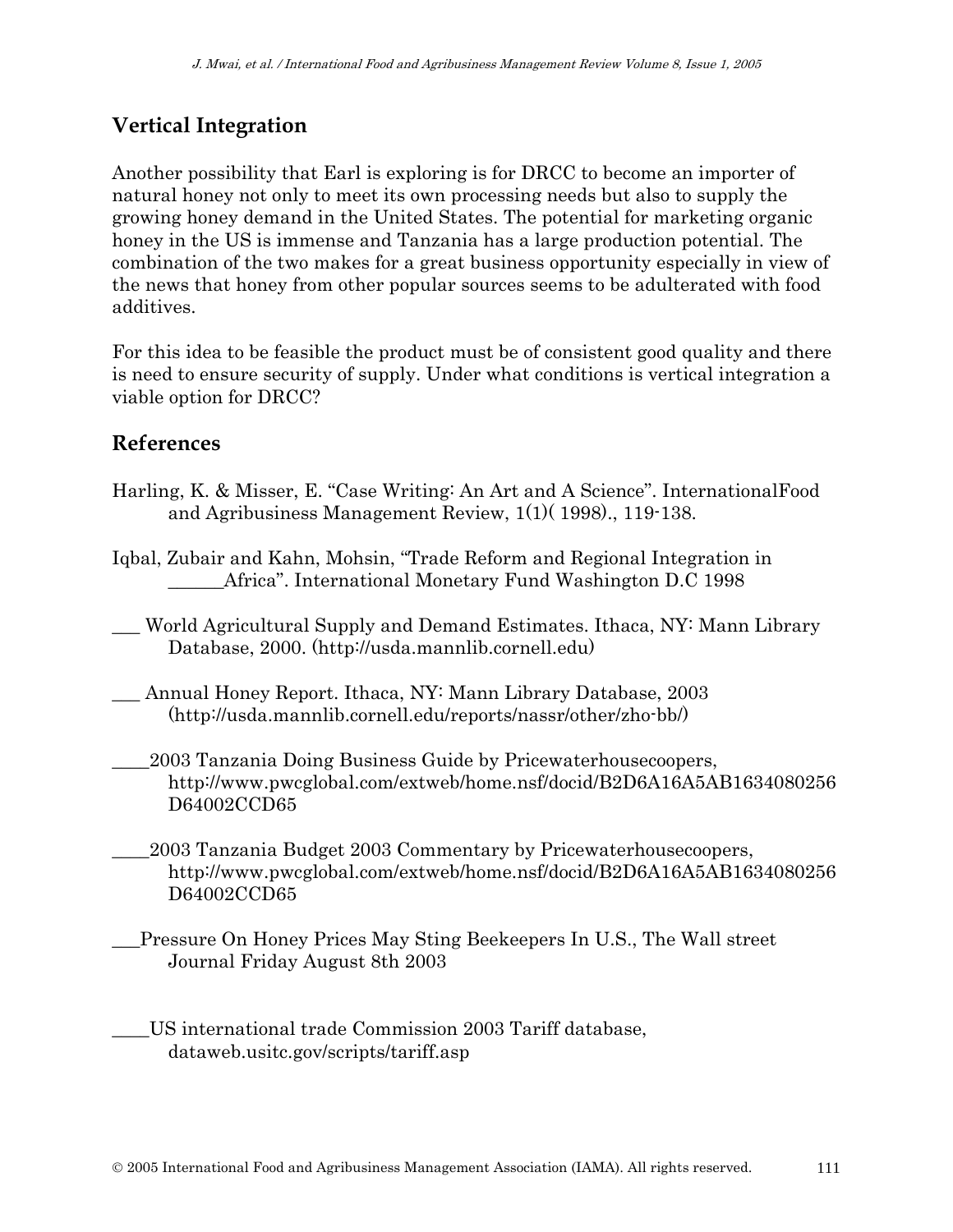- \_\_\_\_ Codex Alimentarius Organically produced food by the joint WHO/FAO food standards Program. http:www.codexalimentarius.net/ download/report/69/Al0138ae.pdf
- Westgren, R. & Zerring, K. "Case Study Research Methods for Firm and Market Research". Agribusiness, 14(5) (1998). 415-424.

#### **Additional Resources**

Tanzania Investment Centre www.tic.co.tz

Tanzania National website www. Tanzania.go.tz

National Honey Board -- Information for the Honey Industry www.nhb.org

- Africa PI Beekeeping Development And Resources
- Production and Trade opportunities for Non-Wood Forest Products, particularly food products for niche markets. UNCTAD2001 www.fao.org/organicag/doc/unctad.htm

African Growth and Opportunity Act (AGOA) - Home Page www.agoa.gov

### **Appendix: Deep Red Canning Co. Honey Specification Sheet**

#### Product Description

Honey is the nectar and saccharine exudation of plants, gathered, modified and stored in the comb by honeybees. Liquid honey is honey that has been separated by filtering and is free from visible crystals. Honey is prepared and packed under sanitary conditions in accordance with good manufacturing practice (meets USDA Grade A filtered standards and complies with federal definitions and standards for honey).

| Attributes | Specification                                                         |
|------------|-----------------------------------------------------------------------|
| Color      | Light Amber Color as defined by USDA Color guides 50.80 pfund         |
| Form       | Liquid free from visible crystals                                     |
| Flavor     | Sweet viscous no off odor/flavor                                      |
| Taste      | Sweet                                                                 |
| Defects    | Shall be free of all substances degrading physical characteristics or |
|            | deleterious to human consumption                                      |
| Blend      | Domestic/Foreign sources                                              |

#### Table 5: Physical Properties